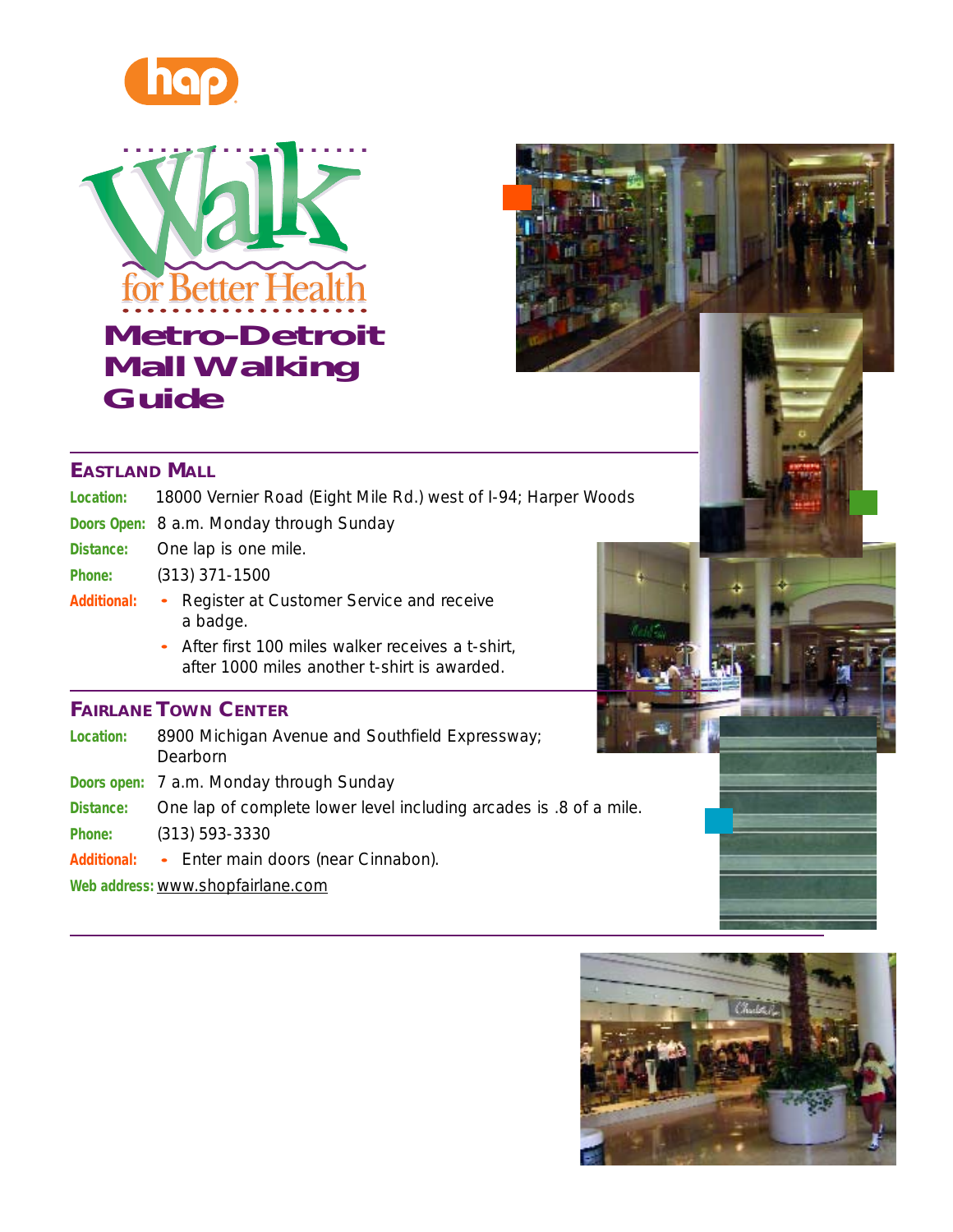

# **GREAT LAKES CROSSING**

**Location:** Baldwin Road and 1-75, Exit 84; Auburn Hills

**Doors open:** 7 a.m. Monday through Sunday

**Distances:** If you follow the track, one lap is .8 of a mile. If you follow the outside perimeter to the doors, one lap is 1.2 miles.

**Phone:** (248) 454-5000 or 1-877-SHOPGLC

- Additional: New Michigan Adventure Walking Club! Get a t-shirt just for registering. Member benefits include FREE quarterly breakfast and daily health tips. •
	- Program sponsored by St. Joseph Mercy Oakland.

**Web address:** http://www.shopgreatlakescrossing.com/infodesk/clubNews.html

#### **LAKESIDE MALL**

| Location:           | Hall Road (M-59) and Schoenherr; Sterling Heights                                                                                                                                       |
|---------------------|-----------------------------------------------------------------------------------------------------------------------------------------------------------------------------------------|
| Doors open:         | 8 a.m. Monday through Saturday, 10 a.m. on Sunday                                                                                                                                       |
| <b>Distances:</b>   | One lap on the lower level is .75 of a mile. One lap on the 2nd level, including the food court, is<br>about one mile.                                                                  |
| <b>Phone:</b>       | (586) 247-1590                                                                                                                                                                          |
| <b>Additional:</b>  | There is a coat rack available from 8 a.m. to 10 a.m. located in the lower level JC Penney<br>Wing.                                                                                     |
|                     | <b>LAUREL PARK PLACE</b>                                                                                                                                                                |
| <b>Location:</b>    | Six Mile Road (1/4 mile east of I-275); Livonia                                                                                                                                         |
| Doors open:         | 7 a.m. Monday through Saturday, 7 a.m. on Sunday                                                                                                                                        |
| Distance:           | One lap (inside perimeter of the shopping center - maroon tile) is .6 of a mile.                                                                                                        |
| <b>Phone:</b>       | $(734)$ 462-1100                                                                                                                                                                        |
| <b>Additional:</b>  | Mall walking club sponsored by St. Mary Mercy Hospital.<br>$\bullet$<br>Free blood pressure screenings every 4th Monday of the month from 8 a.m. to 10 a.m.<br>in Center Court of mall. |
| <b>LIVONIA MALL</b> |                                                                                                                                                                                         |
| Location:           | 29514 Seven Mile Road and Middlebelt Road; Livonia                                                                                                                                      |
|                     | Doors open: 7 a.m. Monday through Saturday, 9 a.m. on Sunday                                                                                                                            |
|                     |                                                                                                                                                                                         |

- **Distances:** One lap including the arcades is approximately one mile.
- **Phone:** (248) 476-1160
- Additional: Use entrance by Mervyn's.
	- Botsford Hospital conducts blood pressure screenings on the 3rd Wednesday of each month. •

# **MACOMB MALL**

| Location:          | Masonic (13-1/2 Mile) and Gratiot; Macomb                                                                                                                            |  |
|--------------------|----------------------------------------------------------------------------------------------------------------------------------------------------------------------|--|
|                    | Doors open: 7 a.m. Monday through Saturday, 9 a.m. on Sunday                                                                                                         |  |
|                    | Distances: One lap is .8 of a mile.                                                                                                                                  |  |
| Phone:             | (586) 293-7800                                                                                                                                                       |  |
| <b>Additional:</b> | • Use the entrance near the mall office (between Silver Cinemas and Kohl's).<br>Dick up a registration form at either the Customer Service Center or Security Office |  |

• Pick up a registration form at either the Customer Service Center or Security Office.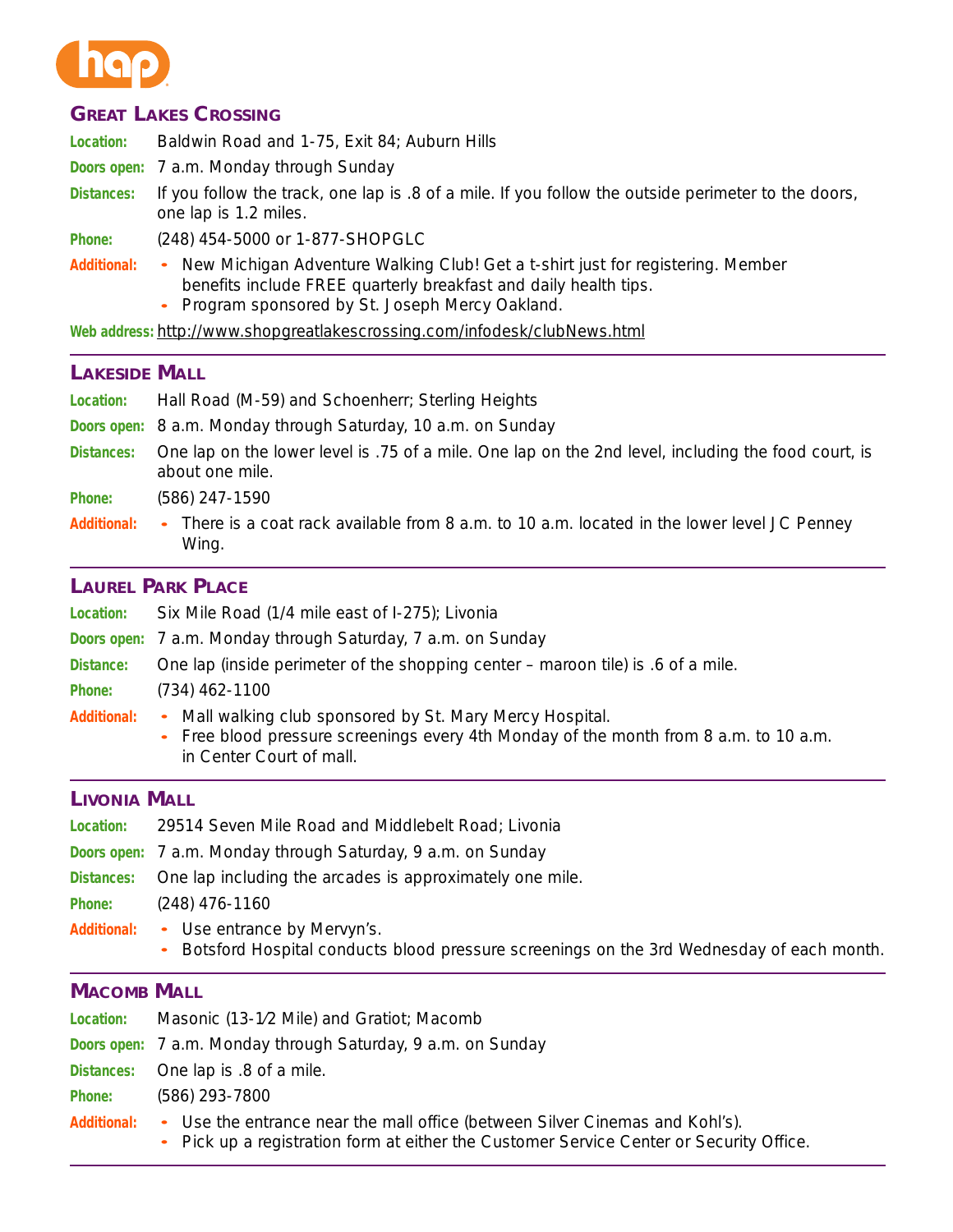# **NORTHLAND MALL**

| <b>Location:</b> | John C. Lodge Freeway and Greenfield; Southfield                         |
|------------------|--------------------------------------------------------------------------|
|                  | Doors open: 8 a.m. Monday through Saturday, 10:30 a.m. on Sunday         |
| Distances:       | One lap of the internal perimeter, including arcades is<br>about 1 mile. |
| Phone:           | $(248)$ 569-6272                                                         |
|                  | Additional: • Mall walking club, Northland Pacers.                       |

- Use entrance near T.J. Maxx

# **OAKLAND MALL**

| Location:          | 14 Mile Road and John R Road; Troy                                                                                                                                                            |
|--------------------|-----------------------------------------------------------------------------------------------------------------------------------------------------------------------------------------------|
|                    | Doors open: 7 a.m. Monday through Saturday, 8 a.m. on Sunday                                                                                                                                  |
| <b>Distances:</b>  | The upper level and lower level of Oakland Mall are<br>.2 of a mile each, the main level is .6 of a mile.<br>Circle the outside perimeter of all three levels to<br>complete a one-mile walk. |
| Phone:             | $(248)$ 585-6000                                                                                                                                                                              |
| <b>Additional:</b> | Register to walk at the lower level<br>$\bullet$ .<br>information desk during mall hours.<br>- Before regular hours, use the main entrance                                                    |

Before regular hours, use the main entrance and Steve and Barry's entrance.

**Web address:** www.oaklandmall.com/mallwalkers.shtml

# **SOMERSET MALL**

- **Location:** Big Beaver and Coolidge Roads; Troy
- **Doors open:** 7 a.m. Monday through Sunday
- **Distances:** Once around any level at North equals about .3 of a mile. Once around any level at South equals a little over .25 of a mile. One way across the Skywalk equals .125 of a mile.

**Phone:** (248) 643-6360

- Additional: Call the phone number above to get a parking sticker.
	- Park on level 3 behind Neiman-Marcus.
	- Mall walking club, the Sky Walker Club meets on the 3rd Wednesday each month from October 20 – April 20 from 8 – 9:30 a.m. – check in at Starbucks South

# **SOUTHLAND MALL**

| <b>Location:</b>   | 2300 Eureka Road (1/4 mile east of Telegraph); Taylor              |
|--------------------|--------------------------------------------------------------------|
|                    | Doors open: 7:30 a.m. Monday through Saturday, 9:30 a.m. on Sunday |
|                    | Distances: The entire mall perimeter is just over one mile.        |
| Phone:             | (734) 374-2800, ext. 7023                                          |
| <b>Additional:</b> | • Use entrance closest to Marshall Field's (when looking at        |